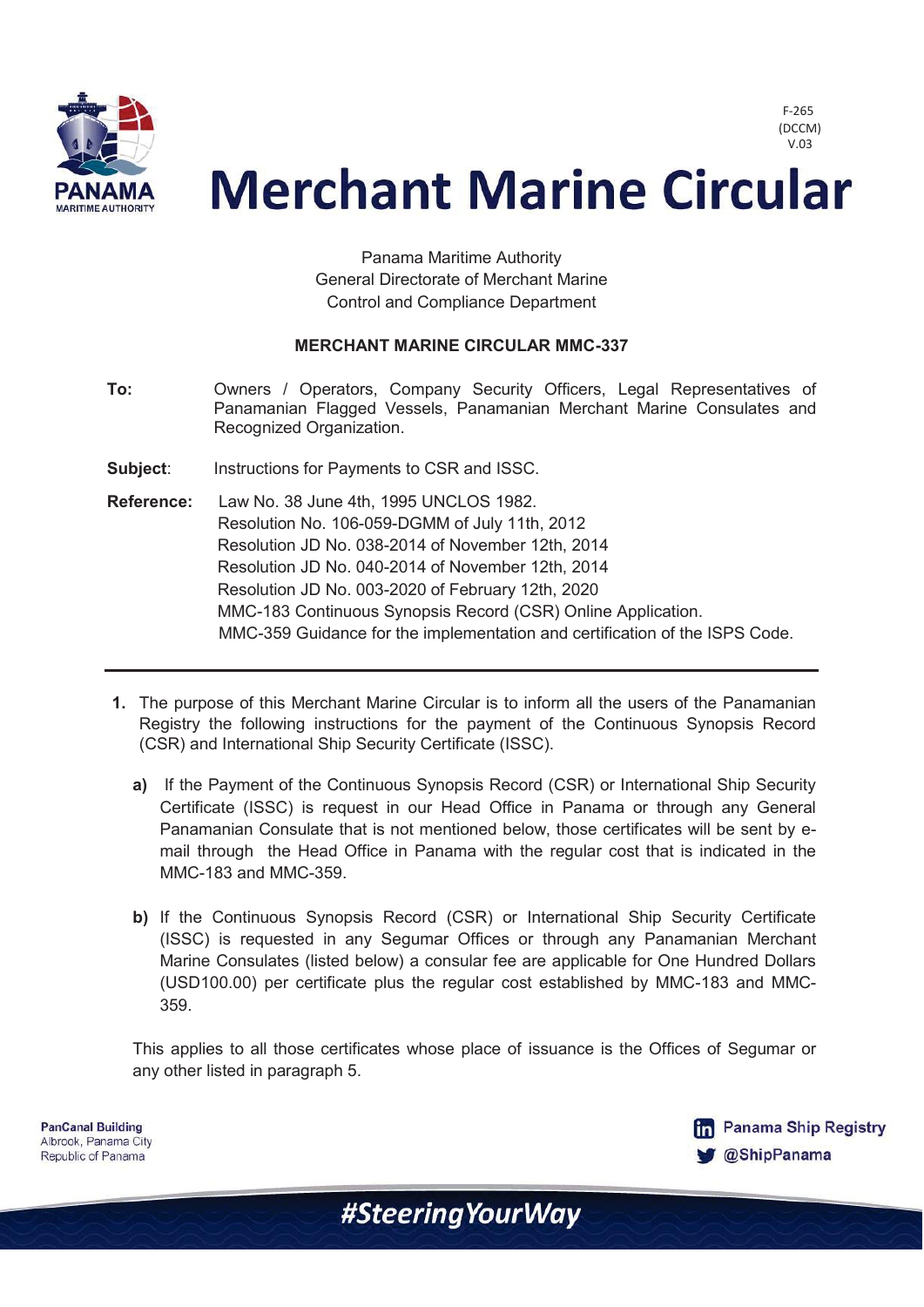

## **Merchant Marine Circular**

- **2.** Please be sure to submit the receipt with the total amount for the issuance of the CSR and ISSC through the following website link http://certificates.amp.gob.pa/certificates.
- **3.** This Administration kindly informs that according to MMC-368 from August 1st, 2018, the Continuous Synopsis Record (CSR) and International Ship Security Certificate (ISSC) will be E-Certificates with QR Code that must be printed on board with the specification described in the MMC-368.
- **4.** For E-CSR and E-ISSC requested in any Segumar Offices or through any Panamanian Merchant Marine Consulates (listed in the paragraph below) a consular fees is applicable for One hundred Dollars (USD100.00) per E-certificate plus the regular cost established in MMC-183 and MMC-359. These certificates will be sent by e-mail for the same Segumar Office or Panamanian Merchant Marine Consulates where you made the payment.
- **5.** These are the offices authorized to charge a consular fee:
	- **1.** Panama Consulate in Portugal.
	- **2.** Panama Consulate in Kobe, Japan.
	- **3.** Panama Consulate in Hamburg, Germany.
	- **4.** Panama Consulate in Venecia, Italy.
	- **5.** Economic & Commercial office of Panama in Hong Kong.
	- **6.** Segumar –Tokyo (Panama Consulate in Tokyo, Japan).
	- **7.** Segumar Imabari (Panama Consulate in Kobe, Japan).
	- **8.** Segumar Singapore (Panama Consulate in Singapore).
	- **9.** Segumar Piraeus (Panama Consulate in Piraeus Greece).
	- **10.** Segumar Istanbul (Panama Consulate in Istanbul, Turkey).
	- **11.** Segumar Korea –Seoul Office (Panama Consulate in Korea, Seoul)
	- **12.** Segumar Miami (Panama Consulate in New York is not authorized to charge a consular fee only the cost established by MMC-183 and MMC-359).
	- **13.** Segumar Dubai (Panama Consulate in Dubai, EA).
	- **14.** Segumar Manila (Panama Consulate in Manila, Philippines).
	- **15.** Segumar London (Panama Consulate in London, UK).
	- **16.** Segumar Houston (Panama Consulate in Houston, US is not authorized to charge a consular fee only the regular cost established by MMC-183 and MMC-359).
	- **17.** Segumar Shanghai (Panama Consulate in Shanghai).
	- **18.** Panama Consulate in Jakarta, Indonesia.
	- **19.** Segumar Hong Kong



**PanCanal Building** Albrook, Panama City Republic of Panama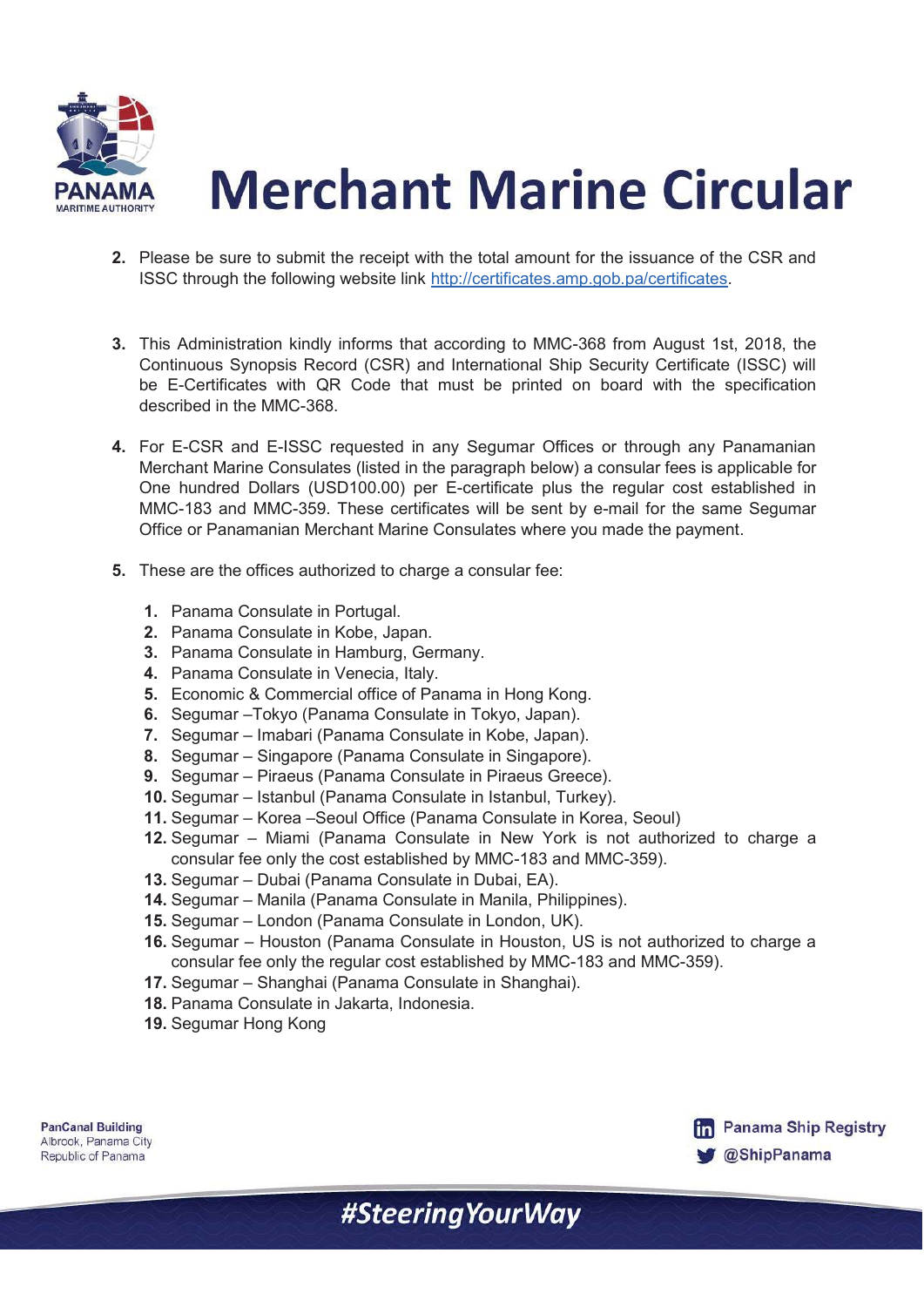



- **6.** In case of international bank transfers follow the instructions established in MMC-219 regarding the cost of the transfer, once the transfer has been made, send the receipt along with the vessel's description, IMO number and certificate to be paid to agomez@segumar.com (SEGUMAR-Miami Office) in order to issue the PMA official receipt that should attach in the E-Segumar Platform depending on the request made.
- **7.** In case if you want to make the payment in Panama, can be made directly to the Panama Maritime Authority in the Treasure Department and make payments through certified check, bank deposits, credit card, cash or ACH through the following bank account:

Banco Nacional de Panama (bank)

Checking Account Number 10000050450

Beneficiary: Panama Maritime Authority

- **8.** The client must send proof of payment (receipt of payment issued by the bank and /or digital proof of the bank transfer), to the following email address dpmb@amp.gob.pa, esolis@amp.gob.pa, mpalma@amp.gob.pa and should include the payment details such as, vessel name, IMO number, type of service requested, contact person name and any comments that you consider important for the proper follow-up of the process.
- **9.** For any assistance, please feel free to contact us at the following email: csr@amp.gob.pa, issc@amp.gob.pa or through any of the SEGUMAR offices worldwide.

For further assistance, please note below the contact points.

*December, 2020 – Inclusion of item 19 in paragraph 5* 

*October, 2020 – Modification of Reference, paragraph 1 a), 4, 6 and inclusion of new paragraphs 7 and 8.* 

*July, 2020 – Inclusion of new resolution in the reference, Modification paragraph 5 item 18 and Change of PMA telephone numbers.* 

*March, 2020 – Modification of Reference, paragraph 1 a), b), paragraph 4 and inclusion of paragraph number 6.* 

*June, 2019 – Modification of paragraph 5 letter p).* 

*August, 2018 – Modification of paragraph 1and 3.* 

*July, 2018 – Inclusion of new paragraph in point 4.* 

*April, 2018 – Inclusion of new Segumar Offices* 

**PanCanal Building** Albrook, Panama City Republic of Panama